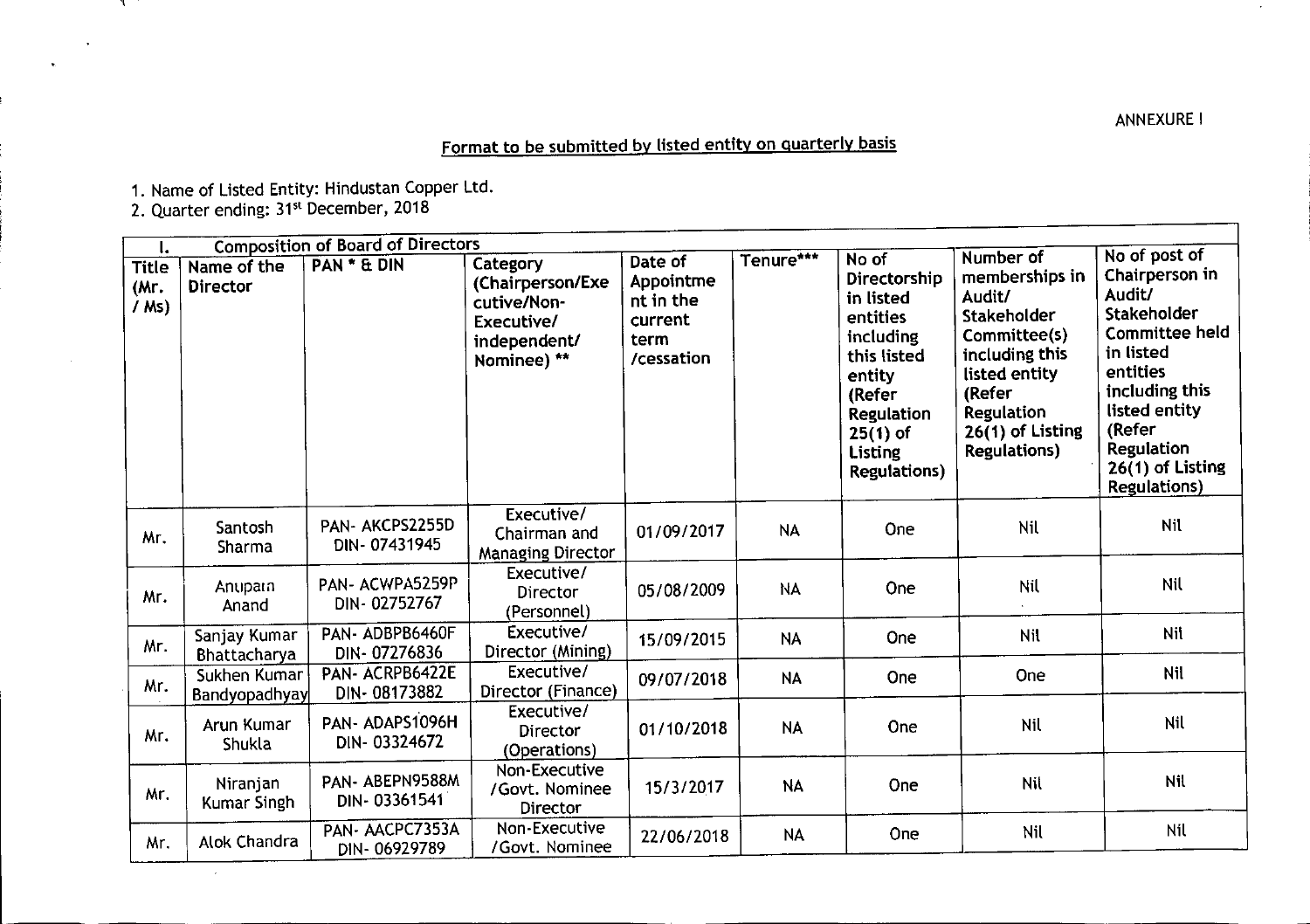|      |                                  |                                 | Director                                         |            |           |            |              |            |
|------|----------------------------------|---------------------------------|--------------------------------------------------|------------|-----------|------------|--------------|------------|
| Mrs. | Simantini<br>Jena                | PAN- ACRPJ6937E<br>DIN-07346980 | Non-Executive/<br>Independent<br>Director        | 17/11/2015 | 48 months | <b>One</b> | <b>Nil</b>   | Nil        |
| Mr.  | Hemant<br>Mehtani                | PAN-ACVPM3453C<br>DIN-02875561  | Non-Executive/<br>Independent<br><b>Director</b> | 17/11/2015 | 48 months | <b>One</b> | <b>One</b>   | One        |
| Mr.  | Dileep Raj<br>Singh<br>Chaudhary | PAN-AAVPC7061J<br>DIN-00269508  | Non-Executive/<br>Independent<br>Director        | 01/12/2015 | 48 months | <b>One</b> | <b>Three</b> | <b>Nil</b> |
| Mr.  | Subhash<br><b>Sharma</b>         | PAN-DSIPS7218K<br>DIN-05333124  | Non-Executive/<br>Independent<br>Director        | 18/07/2018 | 36 months | <b>One</b> | <b>One</b>   | One        |

• PAN number of any director would not be displayed on the website of Stock Exchange

\*\* Category of directors means executive/non-executive/independent/Nominee. if a director fits into more than one category write all categorie: separating them with hyphen

••• to be filled only for Independent Director. Tenure would mean total period from which Independent director is serving on Board of directors of the listed entity in continuity without any cooling off period.

| <b>Composition of Committees</b><br>Н.                  |                                               |                                                                          |  |  |  |
|---------------------------------------------------------|-----------------------------------------------|--------------------------------------------------------------------------|--|--|--|
| <b>Name of Committee</b>                                | Name of Committee members                     | Category (Chairperson/Executive/Non-<br>Executive/independent/Nominee) * |  |  |  |
| 1. Audit Committee                                      | Shri Hemant Mehtani - Chairman                | Non-Executive/ Independent Director                                      |  |  |  |
|                                                         | Shri Dileep Raj Singh Chaudhary -<br>Member   | Non-Executive/Independent Director                                       |  |  |  |
|                                                         | Shri Subhash Sharma- Member                   | Non-Executive/Independent Director                                       |  |  |  |
| Nomination<br>$\mathbf{a}$<br>Remuneration<br>Committee | Shri Dileep Raj Singh Chaudhary -<br>Chairman | Non-Executive/ Independent Director                                      |  |  |  |
|                                                         | Smt. Simantini Jena - Member                  | Non-Executive/Independent Director                                       |  |  |  |
|                                                         | Shri Subhash Sharma- Member                   | Non- Executive/ Independent Director                                     |  |  |  |
| 3. Risk Management Committee (if  <br>applicable)       | <b>NA</b>                                     | <b>NA</b>                                                                |  |  |  |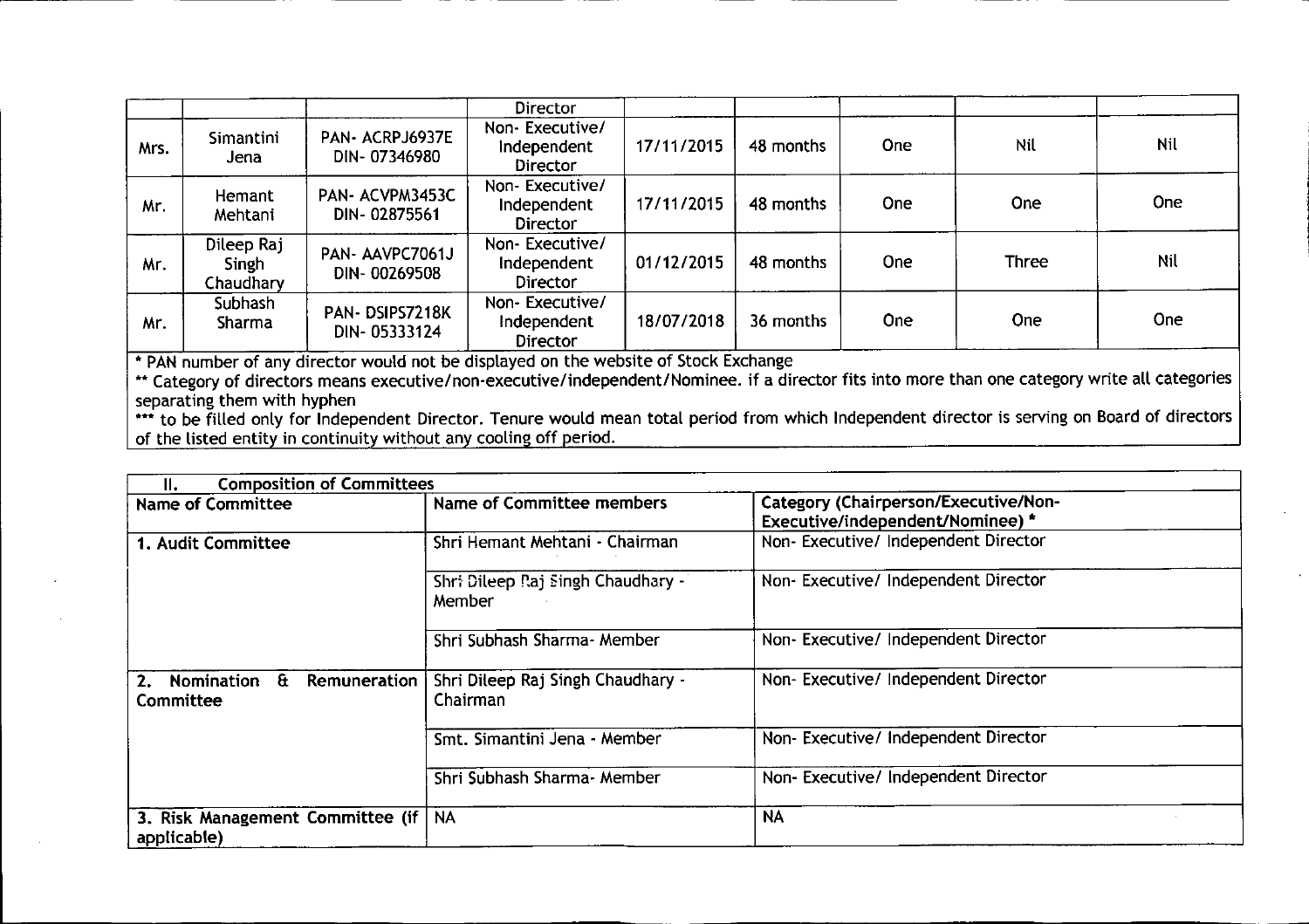| Stakeholders<br>4.<br><b>Committee</b> | Relationship   Shri Subhash Sharma - Chairman | Non- Executive/ Independent Director                                                                                                           |
|----------------------------------------|-----------------------------------------------|------------------------------------------------------------------------------------------------------------------------------------------------|
|                                        | Shri Hemant Mehtani - Member                  | Non-Executive/Independent Director                                                                                                             |
|                                        | Shri Sukhen Kumar Bandyopadhyay -<br>Member   | Executive/Director (Finance)                                                                                                                   |
| separating them with hyphen            |                                               | * Category of directors means executive/non-executive/independent/Nominee. if a director fits into more than one category write all categories |

| Meeting of Board of Directors<br>Ш.                    |                                                        |                                                                  |
|--------------------------------------------------------|--------------------------------------------------------|------------------------------------------------------------------|
| Date(s) of Meeting (if any) in the<br>previous quarter | Date(s) of Meeting (if any) in the<br>relevant quarter | I Maximum gap between any two consecutive (in<br>number of days) |
| $\frac{1}{2}$ 26.7.2018, 9.8.2018 and 5.9.2018         | $\pm$ 27.10.2018 and 13.11.2018                        | 51 days                                                          |

| <b>Meeting of Committees</b><br>IV.                                                                                                   |                                                         |                                                                   |                                                                                           |  |  |
|---------------------------------------------------------------------------------------------------------------------------------------|---------------------------------------------------------|-------------------------------------------------------------------|-------------------------------------------------------------------------------------------|--|--|
| <sup>1</sup> Date(s) of meeting of the<br>$\lq$ committee in the relevant<br>quarter                                                  | Whether requirement of <b>N</b><br>Quorum met (details) | Date(s) of meeting of the<br>committee in the previous<br>auarter | Maximum gap between any two<br>$^{\mathrm{t}}$ consecutive meetings in number of<br>days* |  |  |
| Audit Committee: 13.11.2018                                                                                                           | Yes (three out of three)                                | $9.8.2018$ and 5.9.2018                                           | 68 days                                                                                   |  |  |
| * This information has to be mandatorily be given for audit committee, for rest of the committees giving this information is optional |                                                         |                                                                   |                                                                                           |  |  |

| <b>Related Party Transactions</b><br>۷.                                                                                                          |                                                |  |  |  |  |
|--------------------------------------------------------------------------------------------------------------------------------------------------|------------------------------------------------|--|--|--|--|
| <b>Subject</b>                                                                                                                                   | Compliance status (Yes/No/NA) refer note below |  |  |  |  |
| Whether prior approval of audit committee obtained                                                                                               | NA.                                            |  |  |  |  |
| Whether shareholder approval obtained for material RPT                                                                                           | <b>NA</b>                                      |  |  |  |  |
| Whether details of RPT entered into pursuant to omnibus approval have been $\overline{\phantom{a}}$                                              | <b>NA</b>                                      |  |  |  |  |
| reviewed by Audit Committee                                                                                                                      |                                                |  |  |  |  |
| <b>Note</b><br>In the column "Compliance Status" compliance or non-compliance may be indicated by Yes/No/N.A. For example, if the Board has been |                                                |  |  |  |  |

1. In the column "Compliance Status", compliance or non-compliance may be indicated by Yes/NolN.A. For example, if the Board has been composed in accordance with the requirements of Listing Regulations, "Yes" may be indicated. Similarly, in case the Listed Entity has no related party transactions, the words "N.A." may be indicated.

2. If status is "No" details of non-compliance may be given here.

VI. Affirmation

1. The composition of Board of Directors is not in terms of SEBI